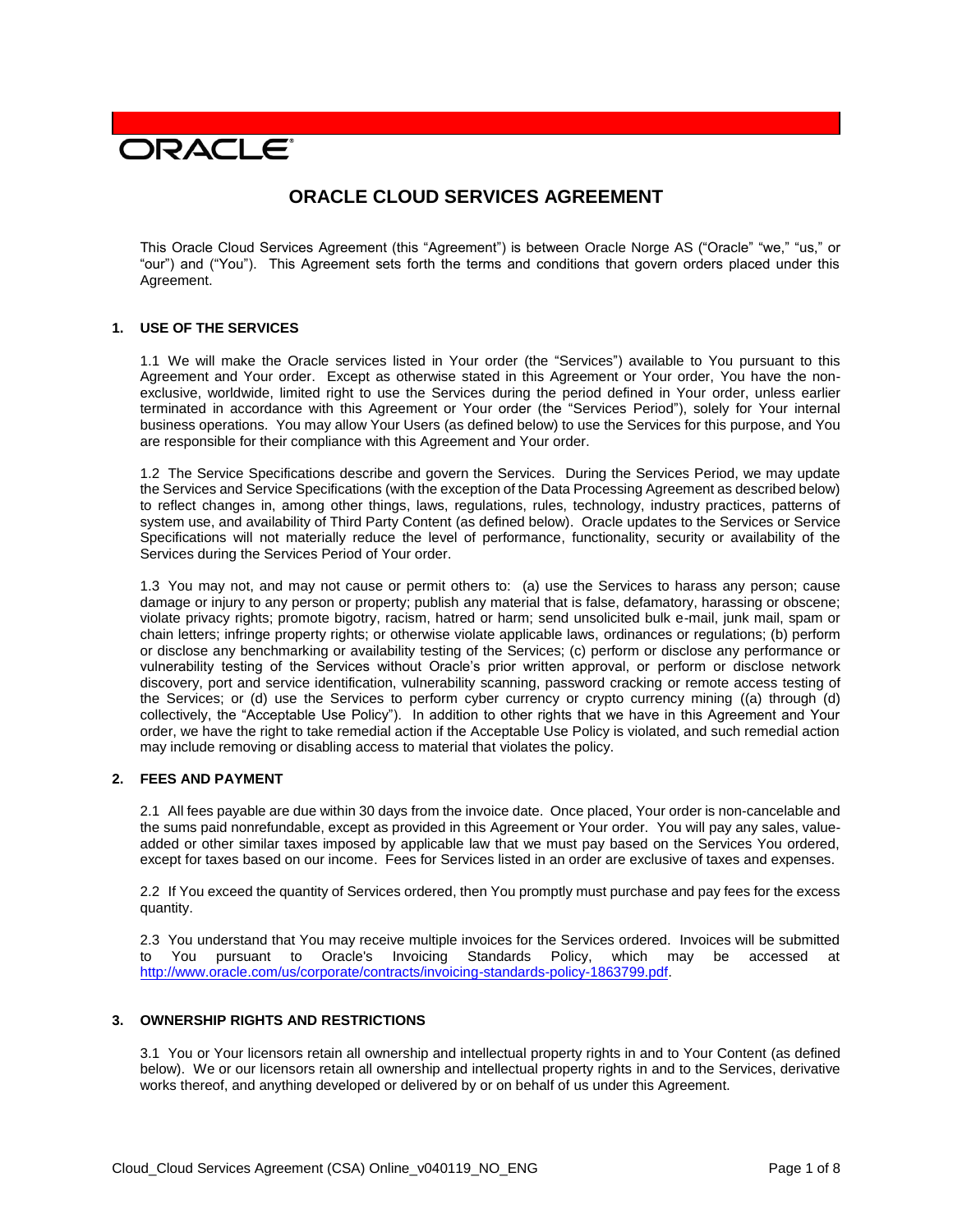3.2 You may have access to Third Party Content through use of the Services. Unless otherwise stated in Your order, all ownership and intellectual property rights in and to Third Party Content and the use of such content is governed by separate third party terms between You and the third party.

3.3 You grant us the right to host, use, process, display and transmit Your Content to provide the Services pursuant to and in accordance with this Agreement and Your order. You have sole responsibility for the accuracy, quality, integrity, legality, reliability, and appropriateness of Your Content, and for obtaining all rights related to Your Content required by Oracle to perform the Services.

3.4 You may not, and may not cause or permit others to: (a) modify, make derivative works of, disassemble, decompile, reverse engineer, reproduce, republish, download, or copy any part of the Services (including data structures or similar materials produced by programs); (b) access or use the Services to build or support, directly or indirectly, products or services competitive to Oracle; or (c) license, sell, transfer, assign, distribute, outsource, permit timesharing or service bureau use of, commercially exploit, or make available the Services to any third party except as permitted by this Agreement or Your order.

## **4. NONDISCLOSURE**

4.1 By virtue of this Agreement, the parties may disclose to each other information that is confidential ("Confidential Information"). Confidential Information shall be limited to the terms and pricing under this Agreement and Your order, Your Content residing in the Services, and all information clearly identified as confidential at the time of disclosure.

4.2 A party's Confidential Information shall not include information that: (a) is or becomes a part of the public domain through no act or omission of the other party; (b) was in the other party's lawful possession prior to the disclosure and had not been obtained by the other party either directly or indirectly from the disclosing party; (c) is lawfully disclosed to the other party by a third party without restriction on the disclosure; or (d) is independently developed by the other party.

4.3 Each party agrees not to disclose the other party's Confidential Information to any third party other than as set forth in the following sentence for a period of five years from the date of the disclosing party's disclosure of the Confidential Information to the receiving party; however, we will protect the confidentiality of Your Content residing in the Services for as long as such information resides in the Services. Each party may disclose Confidential Information only to those employees, agents or subcontractors who are required to protect it against unauthorized disclosure in a manner no less protective than required under this Agreement, and each party may disclose the other party's Confidential Information in any legal proceeding or to a governmental entity as required by law. We will protect the confidentiality of Your Content residing in the Services in accordance with the Oracle security practices defined as part of the Service Specifications applicable to Your order.

# **5. PROTECTION OF YOUR CONTENT**

5.1 In order to protect Your Content provided to Oracle as part of the provision of the Services, Oracle will comply with the applicable administrative, physical, technical and other safeguards, and other applicable aspects of system and content management, available at [http://www.oracle.com/us/corporate/contracts/cloud-services/index.html.](http://www.oracle.com/us/corporate/contracts/cloud-services/index.html)

5.2 To the extent Your Content includes Personal Data (as that term is defined in the applicable data privacy policies and the Data Processing Agreement (as that term is defined below)), Oracle will furthermore comply with the following:

- a. the relevant Oracle privacy policies applicable to the Services, available at [http://www.oracle.com/us/legal/privacy/overview/index.html;](http://www.oracle.com/us/legal/privacy/overview/index.html) and
- b. the applicable version of the Data Processing Agreement for Oracle Services (the "Data Processing Agreement"), unless stated otherwise in Your order. The version of the Data Processing Agreement applicable to Your order (a) is available at [https://www.oracle.com/corporate/contracts/cloud](https://www.oracle.com/corporate/contracts/cloud-services/contracts.html#data-processing)[services/contracts.html#data-processing](https://www.oracle.com/corporate/contracts/cloud-services/contracts.html#data-processing) and is incorporated herein by reference, and (b) will remain in force during the Services Period of Your order. In the event of any conflict between the terms of the Data Processing Agreement and the terms of the Service Specifications (including any applicable Oracle privacy policies), the terms of the Data Processing Agreement shall take precedence.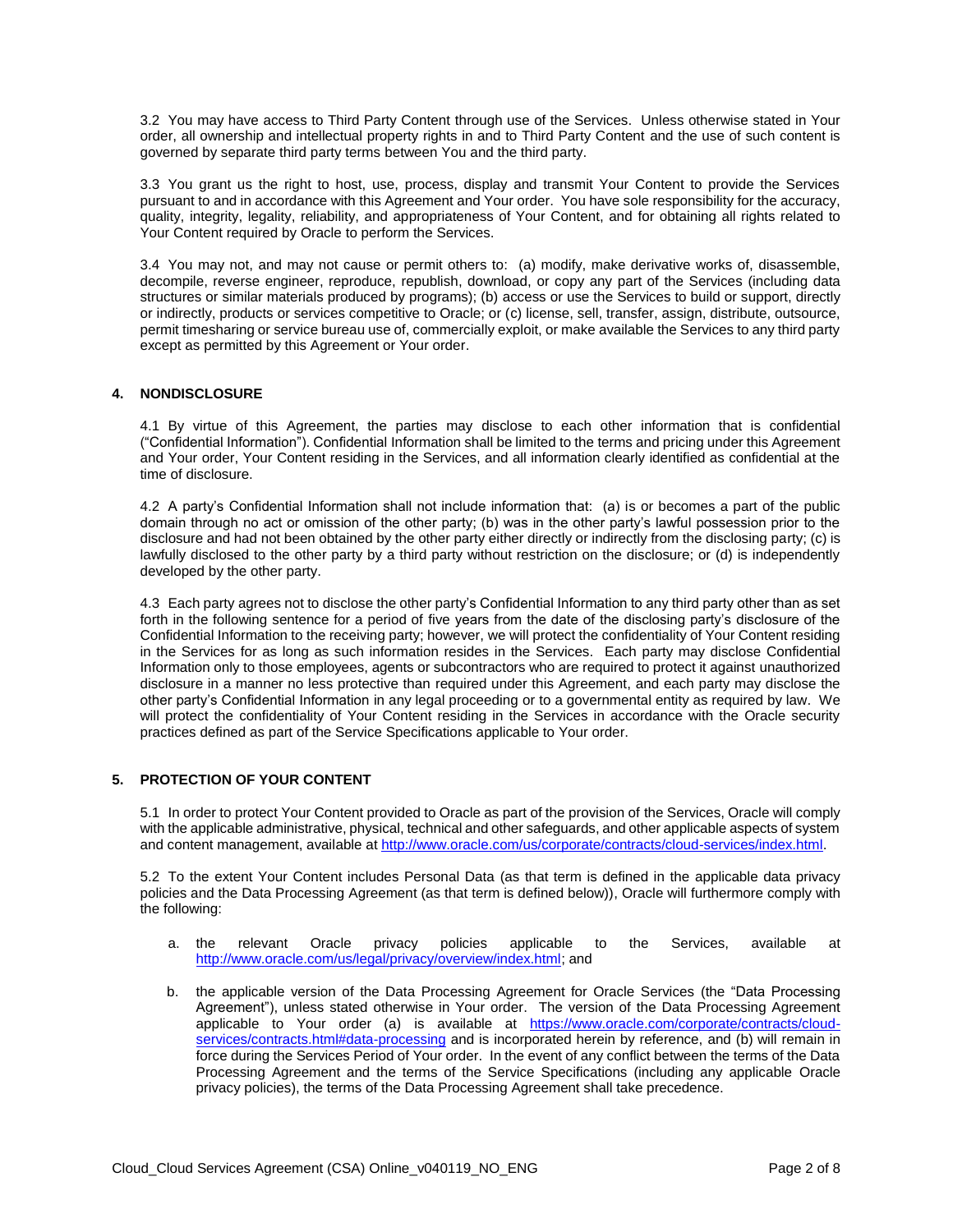5.3 Without prejudice to Sections 5.1 and 5.2 above, You are responsible for (a) any required notices, consents and/or authorizations related to Your provision of, and our processing of, Your Content (including any Personal Data) as part of the Services, (b) any security vulnerabilities, and the consequences of such vulnerabilities, arising from Your Content, including any viruses, Trojan horses, worms or other harmful programming routines contained in Your Content, and (c) any use by You or Your Users of the Services in a manner that is inconsistent with the terms of this Agreement. To the extent You disclose or transmit Your Content to a third party, we are no longer responsible for the security, integrity or confidentiality of such content outside of Oracle's control.

5.4 Unless otherwise specified in Your order (including in the Service Specifications), Your Content may not include any sensitive or special data that imposes specific data security or data protection obligations on Oracle in addition to or different from those specified in the Service Specifications. If available for the Services, You may purchase additional services from us (e.g., Oracle Payment Card Industry Compliance Services) designed to address specific data security or data protection requirements applicable to such sensitive or special data You seek to include in Your Content.

#### **6. WARRANTIES, DISCLAIMERS AND EXCLUSIVE REMEDIES**

6.1 Each party represents that it has validly entered into this Agreement and that it has the power and authority to do so. We warrant that during the Services Period we will perform the Services using commercially reasonable care and skill in all material respects as described in the Service Specifications. If the Services provided to You were not performed as warranted, You must promptly provide us with a written notice that describes the deficiency in the Services (including, as applicable, the service request number notifying us of the deficiency in the Services).

6.2 WE DO NOT WARRANT THAT THE SERVICES WILL BE PERFORMED ERROR-FREE OR UNINTERRUPTED, THAT WE WILL CORRECT ALL SERVICES ERRORS, OR THAT THE SERVICES WILL MEET YOUR REQUIREMENTS OR EXPECTATIONS. WE ARE NOT RESPONSIBLE FOR ANY ISSUES RELATED TO THE PERFORMANCE, OPERATION OR SECURITY OF THE SERVICES THAT ARISE FROM YOUR CONTENT OR THIRD PARTY CONTENT OR SERVICES PROVIDED BY THIRD PARTIES.

6.3 FOR ANY BREACH OF THE SERVICES WARRANTY, YOUR EXCLUSIVE REMEDY AND OUR ENTIRE LIABILITY SHALL BE THE CORRECTION OF THE DEFICIENT SERVICES THAT CAUSED THE BREACH OF WARRANTY, OR, IF WE CANNOT SUBSTANTIALLY CORRECT THE DEFICIENCY IN A COMMERCIALLY REASONABLE MANNER, YOU MAY END THE DEFICIENT SERVICES AND WE WILL REFUND TO YOU THE FEES FOR THE TERMINATED SERVICES THAT YOU PRE-PAID TO US FOR THE PERIOD FOLLOWING THE EFFECTIVE DATE OF TERMINATION.

6.4 TO THE EXTENT NOT PROHIBITED BY LAW, THESE WARRANTIES ARE EXCLUSIVE AND THERE ARE NO OTHER EXPRESS OR IMPLIED WARRANTIES OR CONDITIONS INCLUDING FOR SOFTWARE, HARDWARE, SYSTEMS, NETWORKS OR ENVIRONMENTS OR FOR MERCHANTABILITY, SATISFACTORY QUALITY AND FITNESS FOR A PARTICULAR PURPOSE.

#### **7. LIMITATION OF LIABILITY**

7.1 IN NO EVENT WILL EITHER PARTY OR ITS AFFILIATES BE LIABLE FOR ANY INDIRECT, CONSEQUENTIAL, INCIDENTAL, SPECIAL, PUNITIVE, OR EXEMPLARY DAMAGES, OR ANY LOSS OF REVENUE, PROFITS (EXCLUDING FEES UNDER THIS AGREEMENT), SALES, DATA, DATA USE, GOODWILL, OR REPUTATION.

7.2 IN NO EVENT SHALL THE AGGREGATE LIABILITY OF ORACLE AND OUR AFFILIATES ARISING OUT OF OR RELATED TO THIS AGREEMENT OR YOUR ORDER, WHETHER IN CONTRACT, TORT, OR OTHERWISE, EXCEED THE TOTAL AMOUNTS ACTUALLY PAID UNDER YOUR ORDER FOR THE SERVICES GIVING RISE TO THE LIABILITY DURING THE TWELVE (12) MONTHS IMMEDIATELY PRECEDING THE EVENT GIVING RISE TO SUCH LIABILITY.

#### **8. INDEMNIFICATION**

8.1 If a third party makes a claim against either You or Oracle ("Recipient" which may refer to You or us depending upon which party received the Material), that any information, design, specification, instruction, software, service, data, hardware, or material (collectively, "Material") furnished by either You or us ("Provider" which may refer to You or us depending on which party provided the Material) and used by the Recipient infringes the third party's intellectual property rights, the Provider, at the Provider's sole cost and expense, will defend the Recipient against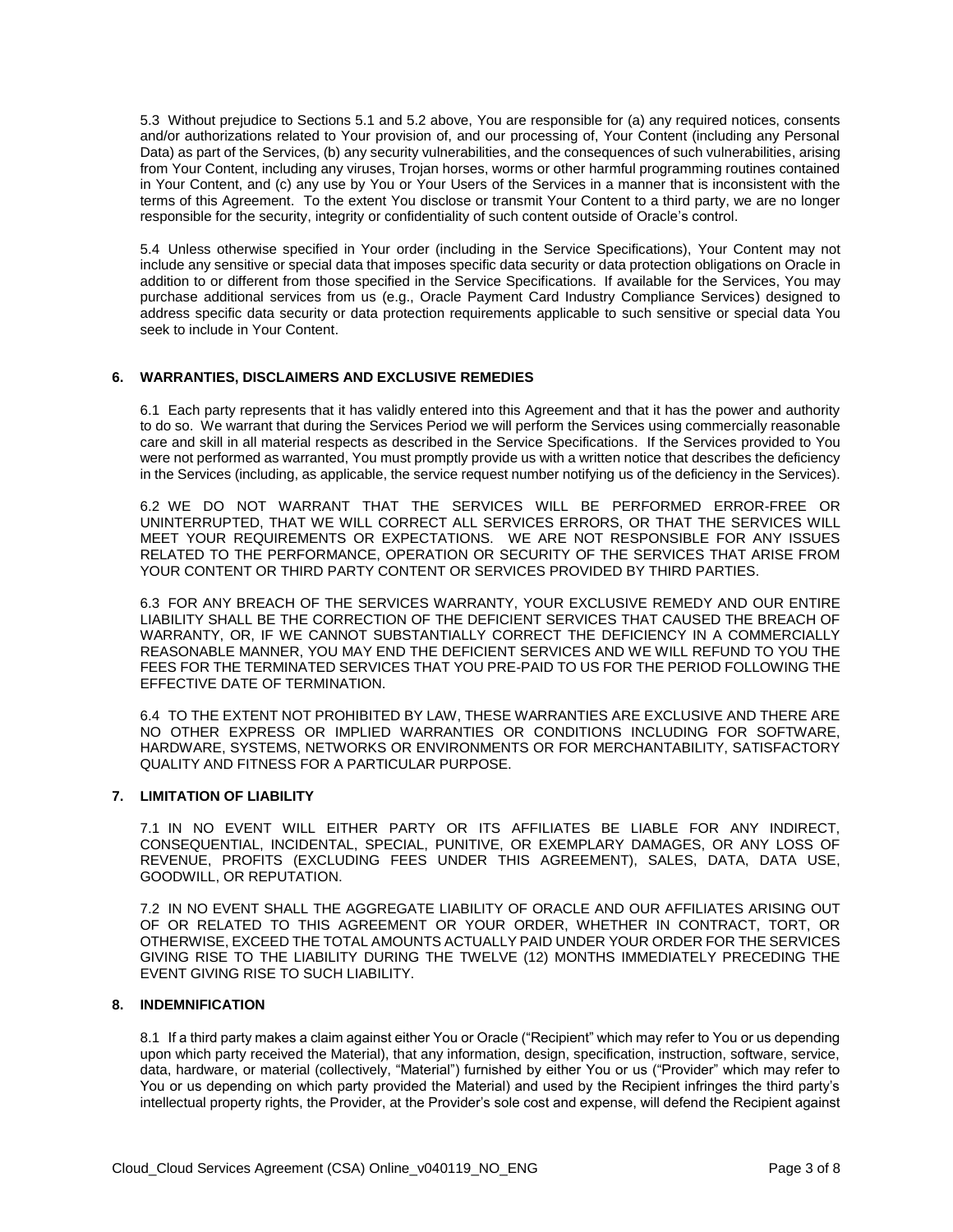the claim and indemnify the Recipient from the damages, liabilities, costs and expenses awarded by the court to the third party claiming infringement or the settlement agreed to by the Provider, if the Recipient does the following:

- a. notifies the Provider promptly in writing, not later than 30 days after the Recipient receives notice of the claim (or sooner if required by applicable law);
- b. gives the Provider sole control of the defense and any settlement negotiations; and
- c. gives the Provider the information, authority and assistance the Provider needs to defend against or settle the claim.

8.2 If the Provider believes or it is determined that any of the Material may have violated a third party's intellectual property rights, the Provider may choose to either modify the Material to be non-infringing (while substantially preserving its utility or functionality) or obtain a license to allow for continued use, or if these alternatives are not commercially reasonable, the Provider may end the license for, and require return of, the applicable Material and refund any unused, prepaid fees the Recipient may have paid to the other party for such Material. If such return materially affects our ability to meet obligations under the relevant order, then we may, upon 30 days prior written notice, terminate the order. If such Material is third party technology and the terms of the third party license do not allow us to terminate the license, then we may, upon 30 days prior written notice, end the Services associated with such Material and refund any unused, prepaid fees for such Services.

8.3 The Provider will not indemnify the Recipient if the Recipient (a) alters the Material or uses it outside the scope of use identified in the Provider's user or program documentation or Service Specifications, or (b) uses a version of the Material which has been superseded, if the infringement claim could have been avoided by using an unaltered current version of the Material which was made available to the Recipient. The Provider will not indemnify the Recipient to the extent that an infringement claim is based upon any Material not furnished by the Provider. We will not indemnify You to the extent that an infringement claim is based on Third Party Content or any Material from a third party portal or other external source that is accessible or made available to You within or by the Services (e.g., a social media post from a third party blog or forum, a third party Web page accessed via a hyperlink, marketing data from third party data providers, etc.).

8.4 This Section 8 provides the parties' exclusive remedy for any infringement claims or damages.

#### **9. TERM AND TERMINATION**

- 9.1 This Agreement is valid for the order which this Agreement accompanies.
- 9.2 Services shall be provided for the Services Period defined in Your order.

9.3 We may suspend Your or Your Users' access to, or use of, the Services if we believe that (a) there is a significant threat to the functionality, security, integrity, or availability of the Services or any content, data, or applications in the Services; (b) You or Your Users are accessing or using the Services to commit an illegal act; or (c) there is a violation of the Acceptable Use Policy. When reasonably practicable and lawfully permitted, we will provide You with advance notice of any such suspension. We will use reasonable efforts to re-establish the Services promptly after we determine that the issue causing the suspension has been resolved. During any suspension period, we will make Your Content (as it existed on the suspension date) available to You. Any suspension under this Section shall not excuse You from Your obligation to make payments under this Agreement.

9.4 If either of us breaches a material term of this Agreement or any order and fails to correct the breach within 30 days of written specification of the breach, then the breaching party is in default and the non-breaching party may terminate (a) in the case of breach of any order, the order under which the breach occurred; or (b) in the case of breach of the Agreement, the Agreement and any orders that have been placed under the Agreement. If we terminate any orders as specified in the preceding sentence, You must pay within 30 days all amounts that have accrued prior to such termination, as well as all sums remaining unpaid for the Services under such order(s) plus related taxes and expenses. Except for nonpayment of fees, the nonbreaching party may agree in its sole discretion to extend the 30 day period for so long as the breaching party continues reasonable efforts to cure the breach. You agree that if You are in default under this Agreement, You may not use those Services ordered.

9.5 At the end of the Services Period, we will make Your Content (as it existed at the end of the Services Period) available for retrieval by You during a retrieval period set out in the Service Specifications. At the end of such retrieval period, and except as may be required by law, we will delete or otherwise render unrecoverable any of Your Content that remains in the Services. Our data deletion practices are described in more detail in the Service Specifications.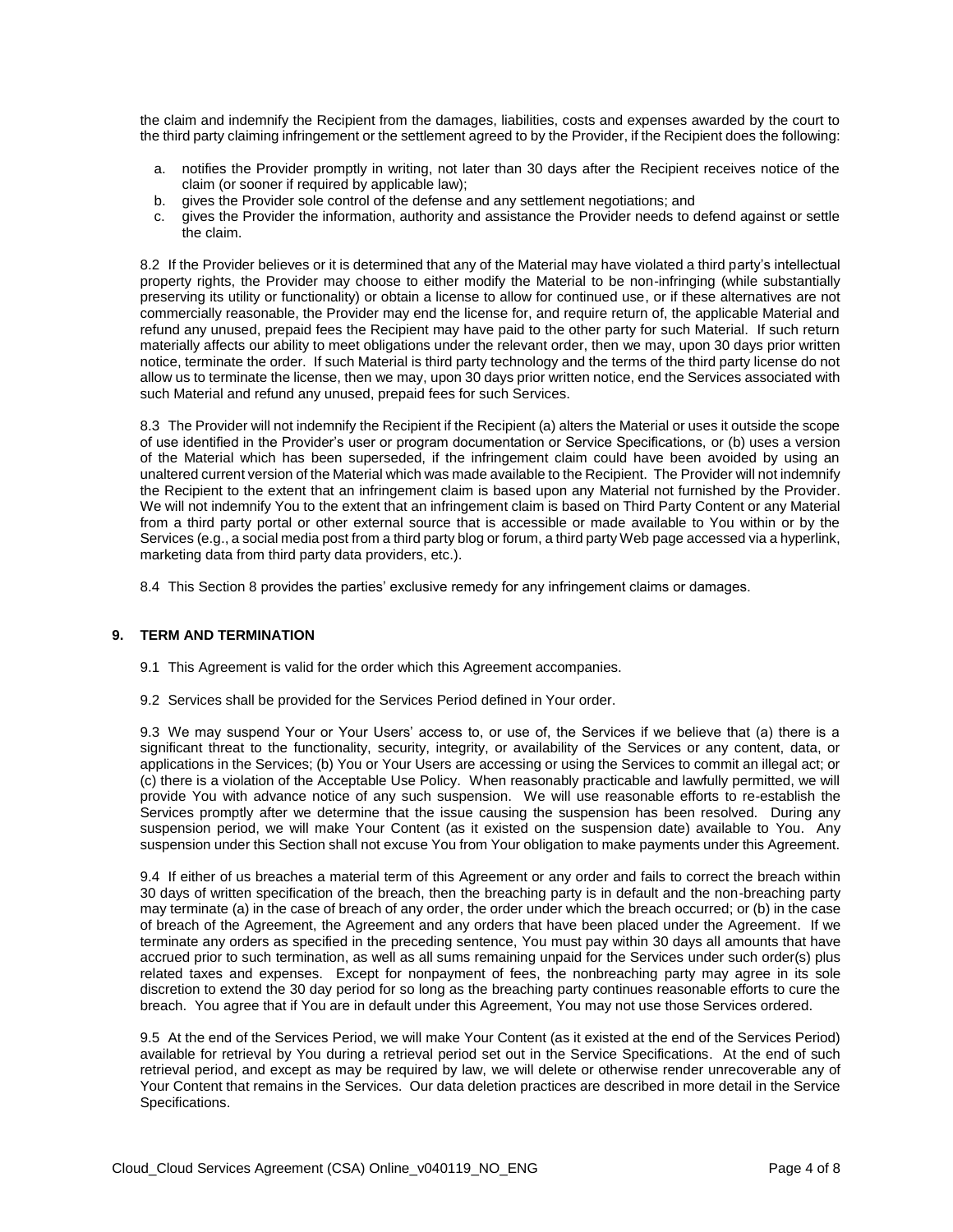9.6 Provisions that survive termination or expiration of this Agreement are those relating to limitation of liability, indemnification, payment and others which by their nature are intended to survive.

#### **10. THIRD-PARTY CONTENT, SERVICES AND WEBSITES**

10.1 The Services may enable You to link to, transfer Your Content or Third Party Content to, or otherwise access, third parties' websites, platforms, content, products, services, and information ("Third Party Services"). Oracle does not control and is not responsible for Third Party Services. You are solely responsible for complying with the terms of access and use of Third Party Services, and if Oracle accesses or uses any Third Party Services on Your behalf to facilitate performance of the Services, You are solely responsible for ensuring that such access and use, including through passwords, credentials or tokens issued or otherwise made available to You, is authorized by the terms of access and use for such services. If You transfer or cause the transfer of Your Content or Third Party Content from the Services to a Third Party Service or other location, that transfer constitutes a distribution by You and not by Oracle.

10.2 Any Third Party Content we make accessible is provided on an "as-is" and "as available" basis without any warranty of any kind. You acknowledge and agree that we are not responsible for, and have no obligation to control, monitor, or correct, Third Party Content. We disclaim all liabilities arising from or related to Third Party Content.

10.3 You acknowledge that: (i) the nature, type, quality and availability of Third Party Content may change at any time during the Services Period, and (ii) features of the Services that interoperate with Third Party Services such as Facebook™, YouTube™ and Twitter™, etc., depend on the continuing availability of such third parties' respective application programming interfaces (APIs). We may need to update, change or modify the Services under this Agreement as a result of a change in, or unavailability of, such Third Party Content, Third Party Services or APIs. If any third party ceases to make its Third Party Content or APIs available on reasonable terms for the Services, as determined by us in our sole discretion, we may cease providing access to the affected Third Party Content or Third Party Services without any liability to You. Any changes to Third Party Content, Third Party Services or APIs, including their unavailability, during the Services Period does not affect Your obligations under this Agreement or the applicable order, and You will not be entitled to any refund, credit or other compensation due to any such changes.

#### **11. SERVICE MONITORING, ANALYSES AND ORACLE SOFTWARE**

11.1 We continuously monitor the Services to facilitate Oracle's operation of the Services; to help resolve Your service requests; to detect and address threats to the functionality, security, integrity, and availability of the Services as well as any content, data, or applications in the Services; and to detect and address illegal acts or violations of the Acceptable Use Policy. Oracle monitoring tools do not collect or store any of Your Content residing in the Services, except as needed for such purposes. Oracle does not monitor, and does not address issues with, non-Oracle software provided by You or any of Your Users that is stored in, or run on or through, the Services. Information collected by Oracle monitoring tools (excluding Your Content) may also be used to assist in managing Oracle's product and service portfolio, to help Oracle address deficiencies in its product and service offerings, and for license management purposes.

11.2 We may (i) compile statistical and other information related to the performance, operation and use of the Services, and (ii) use data from the Services in aggregated form for security and operations management, to create statistical analyses, and for research and development purposes (clauses i and ii are collectively referred to as "Service Analyses"). We may make Service Analyses publicly available; however, Service Analyses will not incorporate Your Content, Personal Data or Confidential Information in a form that could serve to identify You or any individual. We retain all intellectual property rights in Service Analyses.

11.3 We may provide You with the ability to obtain certain Oracle Software (as defined below) for use with the Services. If we provide Oracle Software to You and do not specify separate terms for such software, then such Oracle Software is provided as part of the Services and You have the non-exclusive, worldwide, limited right to use such Oracle Software, subject to the terms of this Agreement and Your order (except for separately licensed elements of the Oracle Software, which separately licensed elements are governed by the applicable separate terms), solely to facilitate Your use of the Services. You may allow Your Users to use the Oracle Software for this purpose, and You are responsible for their compliance with the license terms. Your right to use any Oracle Software will terminate upon the earlier of our notice (by web posting or otherwise) or the end of the Services associated with the Oracle Software. Notwithstanding the foregoing, if Oracle Software is licensed to You under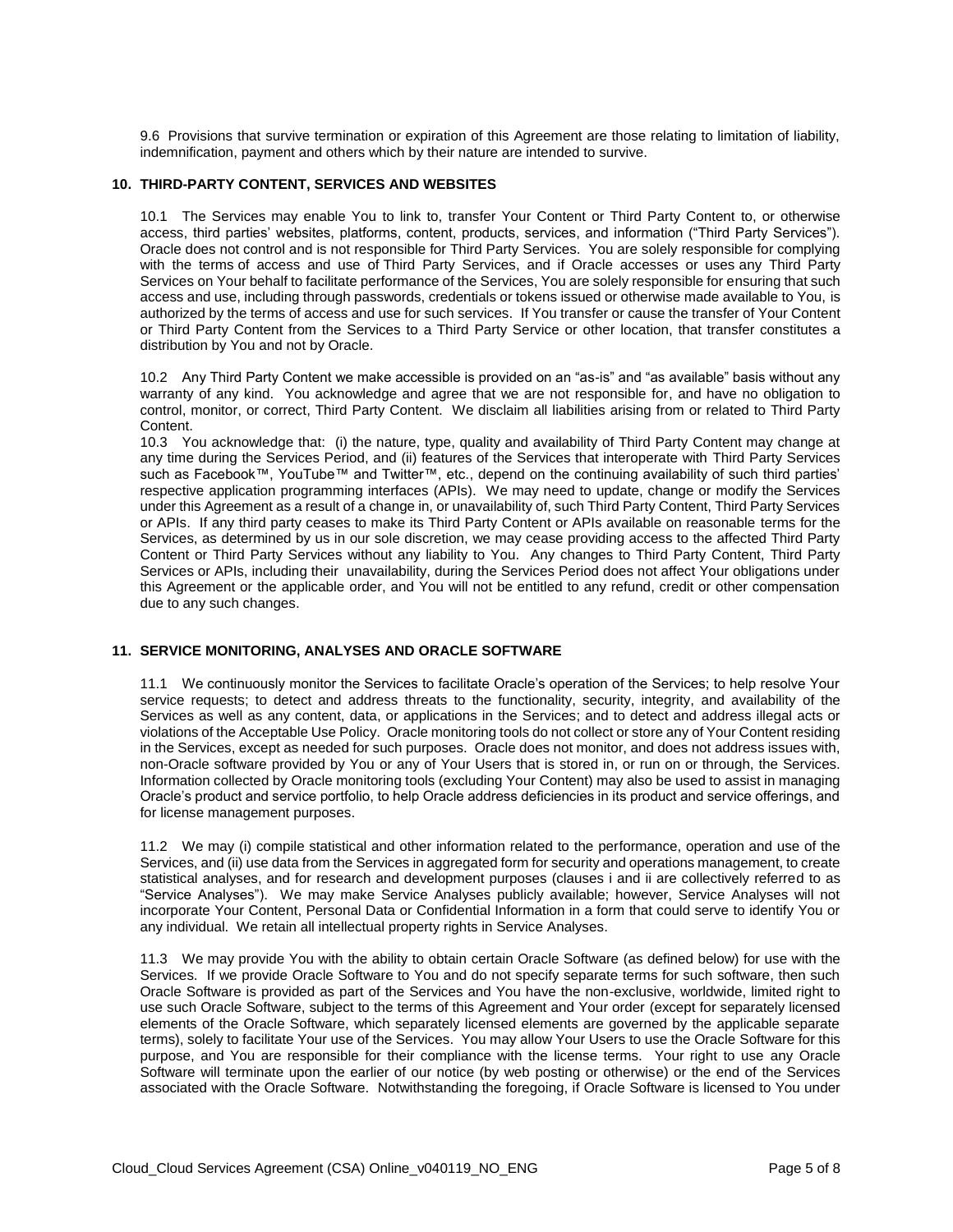separate terms, then Your use of such software is governed by the separate terms. Your right to use any part of the Oracle Software that is licensed under the separate terms is not restricted in any way by this Agreement.

#### **12. EXPORT**

12.1 Export laws and regulations of the United States and any other relevant local export laws and regulations apply to the Services. Such export laws govern use of the Services (including technical data) and any Services deliverables provided under this Agreement, and You and we each agree to comply with all such export laws and regulations (including "deemed export" and "deemed re-export" regulations). You agree that no data, information, software programs and/or materials resulting from the Services (or direct product thereof) will be exported, directly or indirectly, in violation of these laws, or will be used for any purpose prohibited by these laws including, without limitation, nuclear, chemical, or biological weapons proliferation, or development of missile technology.

12.2 You acknowledge that the Services are designed with capabilities for You and Your Users to access the Services without regard to geographic location and to transfer or otherwise move Your Content between the Services and other locations such as User workstations. You are solely responsible for the authorization and management of User accounts across geographic locations, as well as export control and geographic transfer of Your Content.

#### **13. FORCE MAJEURE**

Neither You nor we shall be responsible for failure or delay of performance if caused by: an act of war, hostility, or sabotage; act of God; pandemic; electrical, internet, or telecommunication outage that is not caused by the obligated party; government restrictions (including the denial or cancelation of any export, import or other license); or other event outside the reasonable control of the obligated party. Both You and we will use reasonable efforts to mitigate the effect of a force majeure event. If such event continues for more than 30 days, either of You or we may cancel unperformed Services and affected orders upon written notice. This Section does not excuse either party's obligation to take reasonable steps to follow its normal disaster recovery procedures or Your obligation to pay for the Services.

#### **14. GOVERNING LAW AND JURISDICTION**

This Agreement is governed by the laws of Norway and each party agrees to submit to the exclusive jurisdiction of, and venue in, the courts of Oslo, Norway in any dispute arising out of or relating to this Agreement.

#### **15. NOTICE**

15.1 Any notice required under this Agreement shall be provided to the other party in writing. If You have a legal dispute with us or if You wish to provide a notice under the Indemnification Section of this Agreement, or if You become subject to insolvency or other similar legal proceedings, You will promptly send written notice to: Oracle Norge AS, Vollsveien 2, 1326 Lysaker, Norway, Attention: General Counsel, Legal Department.

15.2 We may give notices applicable to our Services customers by means of a general notice on the Oracle portal for the Services, and notices specific to You by electronic mail to Your e-mail address on record in our account information or by written communication sent by first class mail or pre-paid post to Your address on record in our account information.

#### **16. ASSIGNMENT**

You may not assign this Agreement or give or transfer the Services, or any interest in the Services, to another individual or entity.

#### **17. OTHER**

17.1 We are an independent contractor, and each party agrees that no partnership, joint venture, or agency relationship exists between the parties.

17.2 Our business partners and other third parties, including any third parties with which the Services have integrations or that are retained by You to provide consulting services, implementation services or applications that interact with the Services, are independent of Oracle and are not Oracle's agents. We are not liable for, bound by, or responsible for any problems with the Services or Your Content arising due to any acts of any such business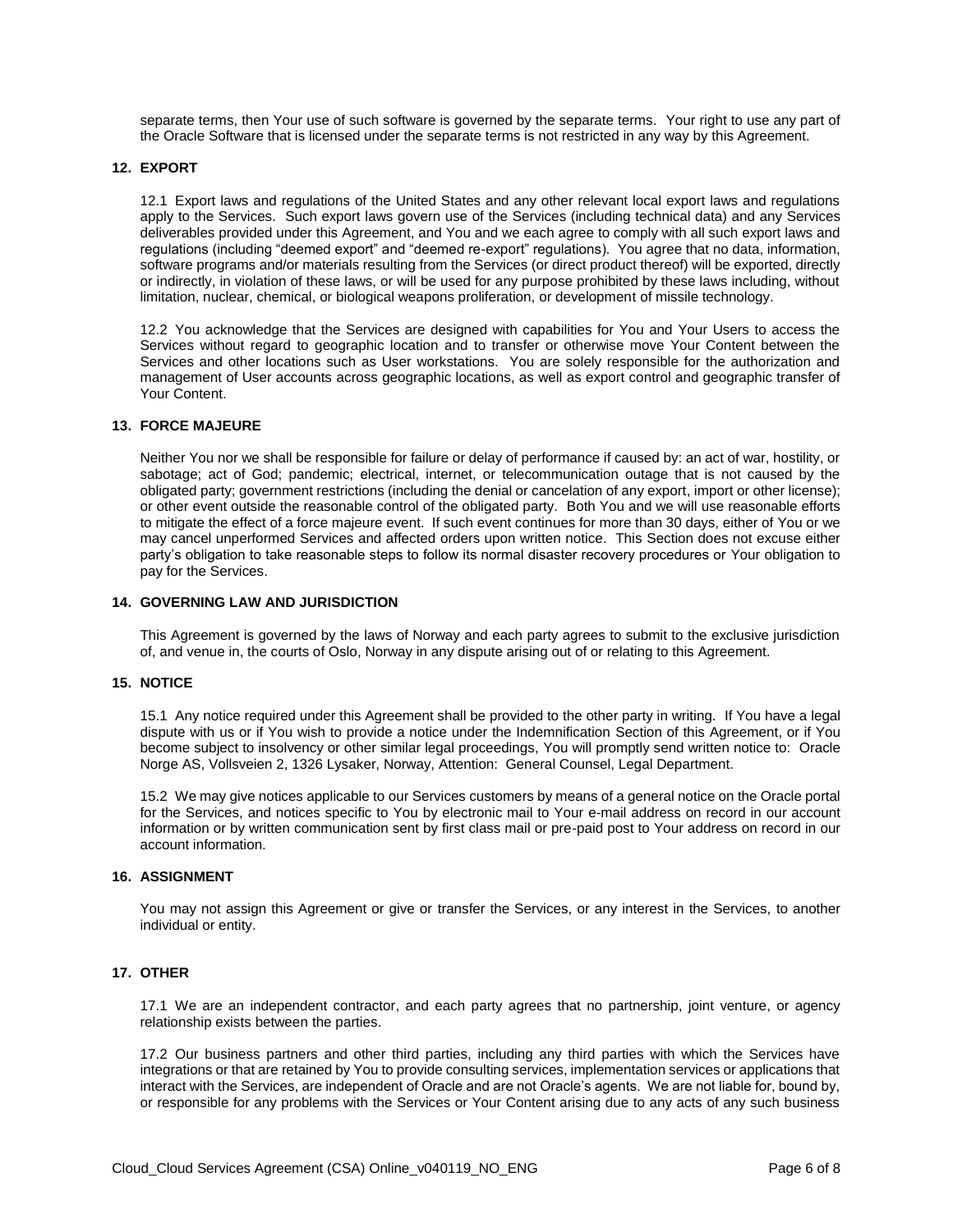partner or third party, unless the business partner or third party is providing Services as our subcontractor on an engagement ordered under this Agreement and, if so, then only to the same extent as we would be responsible for our resources under this Agreement.

17.3 If any term of this Agreement is found to be invalid or unenforceable, the remaining provisions will remain effective and such term shall be replaced with another term consistent with the purpose and intent of this Agreement.

17.4 Except for actions for nonpayment or breach of Oracle's proprietary rights, no action, regardless of form, arising out of or relating to this Agreement may be brought by either party more than two years after the cause of action has accrued.

17.5 Prior to entering into an order governed by this Agreement, You are solely responsible for determining whether the Services meet Your technical, business or regulatory requirements. Oracle will cooperate with Your efforts to determine whether use of the standard Services are consistent with those requirements. Additional fees may apply to any additional work performed by Oracle or changes to the Services. You remain solely responsible for Your regulatory compliance in connection with Your use of the Services.

17.6 Upon forty-five (45) days written notice and no more than once every twelve (12) months, Oracle may audit Your use of the Cloud Services to ensure Your use of the Cloud Services is in compliance with the terms of the applicable order and this Agreement. Any such audit shall not unreasonably interfere with Your normal business operations.

You agree to cooperate with Oracle's audit and to provide reasonable assistance and access to information reasonably requested by Oracle.

The performance of the audit and non-public data obtained during the audit (including findings or reports that result from the audit) shall be subject to the provisions of section 4 (Nondisclosure) of this Agreement.

If the audit identifies non-compliance, You agree to remedy (which may include, without limitation, the payment of any fees for additional Cloud Services) such non-compliance within 30 days of written notification of that noncompliance. You agree that Oracle shall not be responsible for any of Your costs incurred in cooperating with the audit.

#### **18. ENTIRE AGREEMENT**

18.1 You agree that this Agreement and the information which is incorporated into this Agreement by written reference (including reference to information contained in a URL or referenced policy), together with the applicable order, is the complete agreement for the Services ordered by You and supersedes all prior or contemporaneous agreements or representations, written or oral, regarding such Services.

18.2 It is expressly agreed that the terms of this Agreement and any Oracle order shall supersede the terms in any purchase order, procurement internet portal, or other similar non-Oracle document and no terms included in any such purchase order, portal, or other non-Oracle document shall apply to the Services ordered. In the event of any inconsistencies between the terms of an order and the Agreement, the order shall take precedence; however, unless expressly stated otherwise in an order, the terms of the Data Processing Agreement shall take precedence over any inconsistent terms in an order. This Agreement and orders hereunder may not be modified and the rights and restrictions may not be altered or waived except in a writing signed or accepted online by authorized representatives of You and of Oracle; however, Oracle may update the Service Specifications, including by posting updated documents on Oracle's websites. No third party beneficiary relationships are created by this Agreement.

# **19. AGREEMENT DEFINITIONS**

19.1 **"Oracle Software"** means any software agent, application or tool that Oracle makes available to You for download specifically for purposes of facilitating Your access to, operation of, and/or use with, the Services.

19.2 **"Program Documentation"** refers to the user manuals, help windows, readme files for the Services and any Oracle Software. You may access the documentation online a[t http://oracle.com/contracts](http://oracle.com/contracts) or such other address specified by Oracle.

19.3 **"Service Specifications"** means the following documents, as applicable to the Services under Your order: